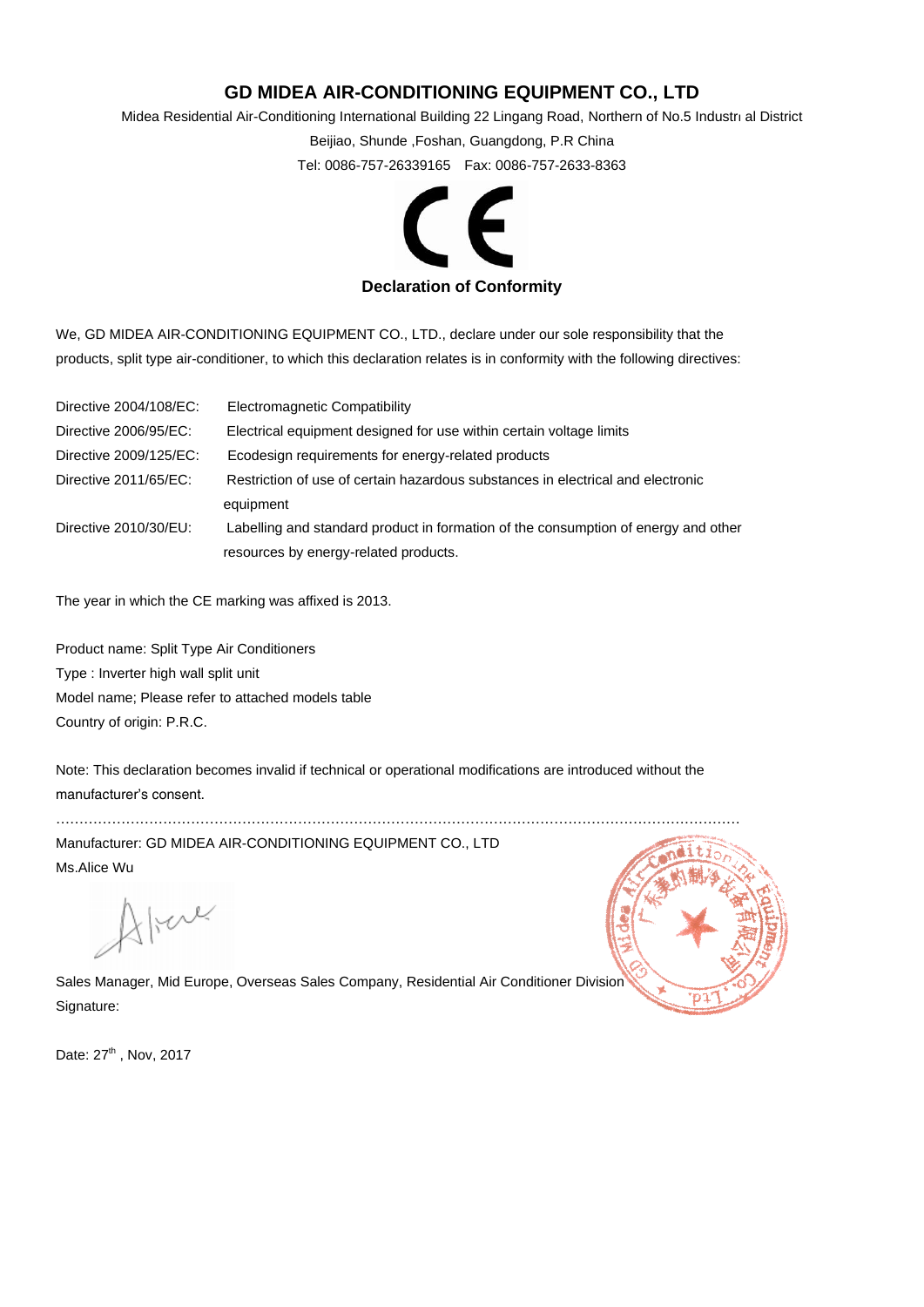## Attached sheet (Page 1/2)

| Model Name    | Application                                                          |
|---------------|----------------------------------------------------------------------|
| MT-09N8D6-I   | Test reports:                                                        |
| MBT-09N8D6-O  | 64111140331901 (LVD Test Report)                                     |
| MT-12N8D6-I   | 64711140332001 (EMC Test Report)                                     |
| MBT-12N8D6-O  | Issued by:                                                           |
| MB-09N8D6-I   | TÜV SÜD Certification and Testing (China) Co., Ltd. Guangzhou Branch |
| MBT-09N8D6-O  | <b>Applied Standard:</b>                                             |
| MB-12N8D6-I   | EN 60335-2-40/A13:2012                                               |
| MBT-12N8D6-O  | EN 60335-1:2012                                                      |
| MB-18N8D0-I   | EN 62233:2008                                                        |
| MB-18N8D0-O   | EN 55014-1/A2:2011                                                   |
| MB-24N8D0-I   | EN 55014-2/A2:2008                                                   |
| MB-24N8D0-O   | EN 61000-3-2/A2:2009                                                 |
| MA-09NXD0-I   | EN 61000-3-3:2013                                                    |
| MA-09N8D0-O   |                                                                      |
| MA2-09NXD0-I  |                                                                      |
| MA-09N8D0-O   |                                                                      |
| MA2-12NXD0-I  |                                                                      |
| MA-12N8D0-O   |                                                                      |
| MA2-18NXD0-I  |                                                                      |
| MA-18N8D0-O   |                                                                      |
| MA2-24NXD0-I  |                                                                      |
| MA-24N8D0-O   |                                                                      |
| MA-12NXD0-I   |                                                                      |
| MA-12N8D0-O   |                                                                      |
| MA-18NXD0-I   |                                                                      |
| MA-18N8D0-O   |                                                                      |
| MA-24NXD0-I   |                                                                      |
| MA-24N8D0-O   |                                                                      |
| MCA3U-12FNXD0 |                                                                      |
| MCA3U-18FNXC8 |                                                                      |
| T-MBQ-03C3    |                                                                      |
| M2O-18FN1-Q   |                                                                      |
| M3O-27FN1-Q   |                                                                      |
| M4O-36FN1-Q   |                                                                      |
| M5O-42FN1-Q   |                                                                      |
|               |                                                                      |